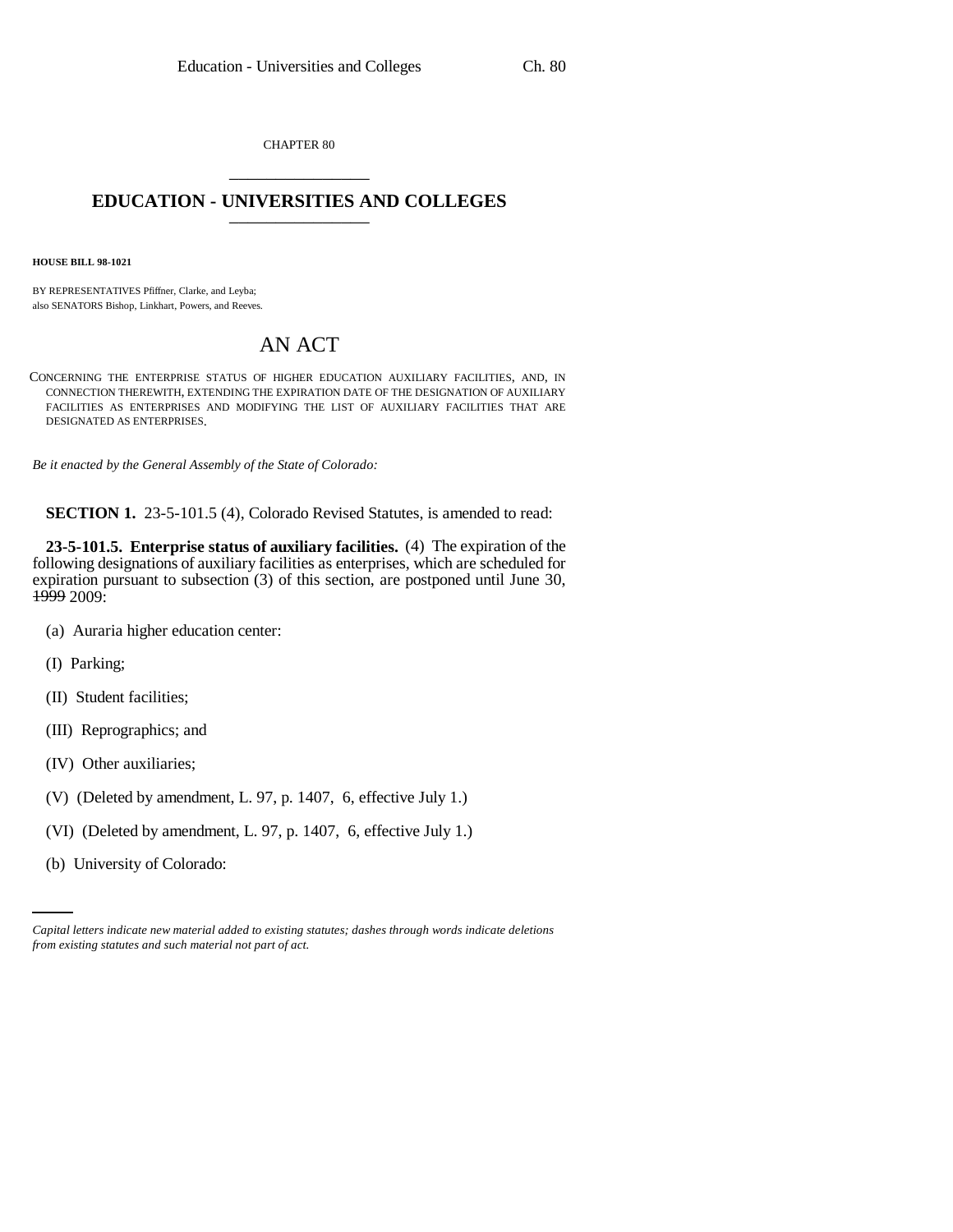- (I) Auxiliary facilities;
- (II) Education services;
- (III) Research support services; and
- (IV) Other self-funded services;
- (c) Colorado school of mines:
- (I) Student and faculty services;
- (II) Continuing education;
- (III) General operations; and
- (IV) Research revolving;
- (d) University of northern Colorado:
- (I) Continuing education;
- (II) Student health center;
- (III) Auxiliaries;
- (IV) Self-supporting; and
- (V) Stadium enterprise; AND
- (VI) AUXILIARY FACILITIES;
- (e) Colorado community college and occupational education system:
- (I) Internal services operations;
- (II) Continuing education;
- (III) Student and faculty services;
- (IV) (Deleted by amendment, L. 97, p. 1407, 6, effective July 1.)
- (V) Tec operations; and
- (VI) Lowry enterprise;
- (f) Colorado state university system:
- (I) Student and faculty operations and activities;